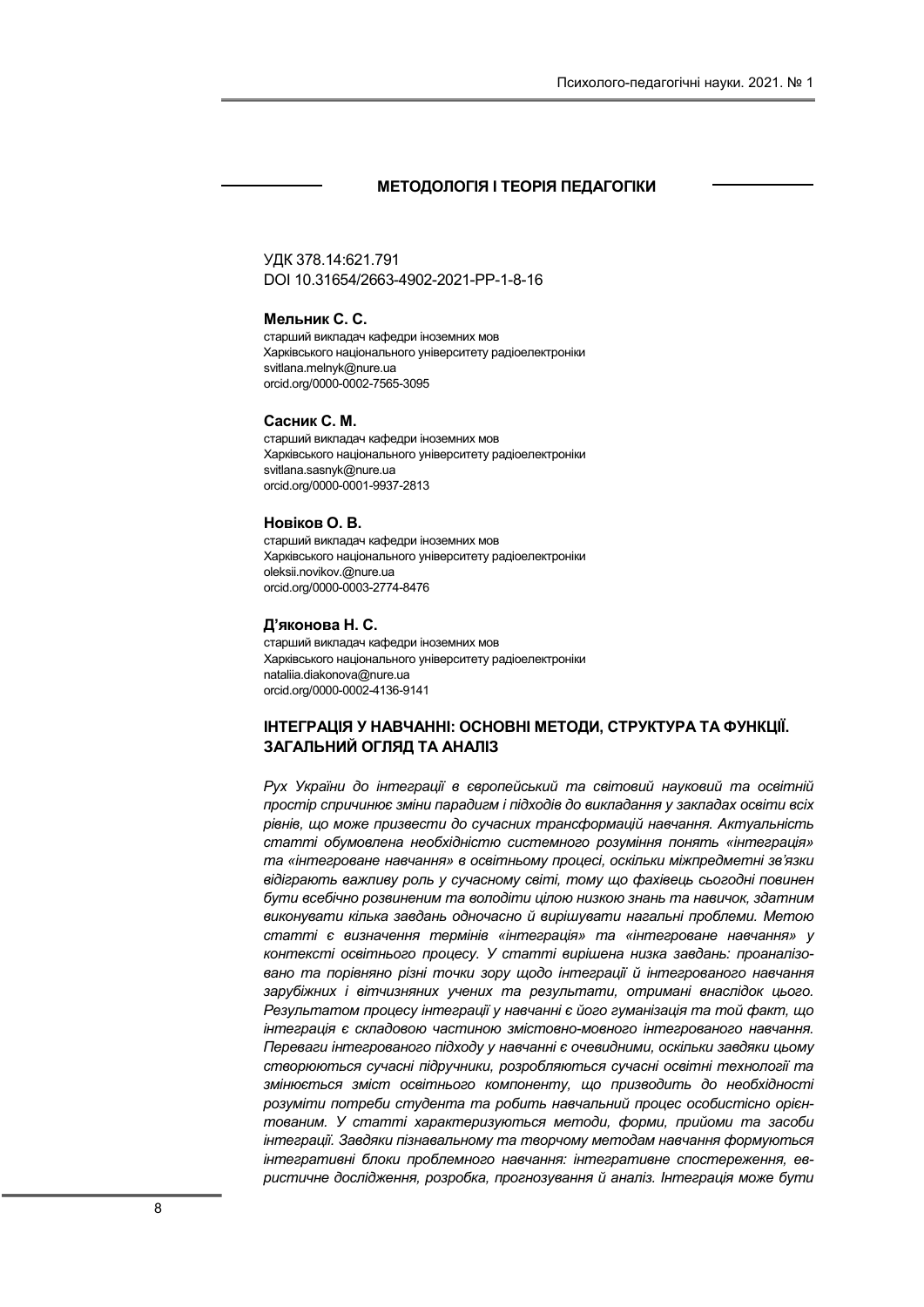предметною, проблемною, горизонтальною та вертикальною, що дозволяє засвоїти тему з різних сторін. Крім того, інтеграція виконує освітню, виховну, розвивальну, психологічну, методологічну та організаційну функції.

Ключові слова: інтеграція, інтегроване навчання, пізнавальний метод, функції інтеграції, міжпредметні зв'язки, орієнтований на студента, предметна інтеграція, проблемна інтеграція, горизонтальна інтеграція, вертикальна інтеграція.

Introduction and topicality of the subject. Following the strategy of integrating into the European Community Ukrainian graduates must be competitive on the international labor market, versatile and learned which is provided by the integrated approach to teaching the English language combined with a wide range of subjects depending on the major such as Information Technology, Economics, Culture Studies etc.

The necessity to increase the level of specialist professional training for various branches of industry is stated in a number of documents adopted by the Government like «The National Strategy of the Development of Education in Ukraine for the Period up to the Year of 2021» (2013), the Law of Ukraine «On Higher Education» (2014), «On Education» (2017) and others. In Ukraine, the principle of integration has been claimed as the main principle of education reform along with the principles of humanization and differentiation [9].

The research objective and tasks. The research aim is to elucidate the notion of «integration» in education and define methods, structure and functions of integration in the process of teaching and learning.

The research methods and sources. The set of data subject to analysis comprises fundamental research papers in pedagogy, teaching foreign languages methodology by prominent foreign and Ukrainian scholars. Theoretical methods including synthesis and analysis are used.

Analysis of the latest research. Nowadays, the idea of integrated lessons is being developed actively by both foreign (T. M. Gulaia and S. A. Romanova, P. Ball, M.-H. Cho and Y. Cho, D. Coyle, Ph. Hood, D. Marsh, J. A. Goris, E. Griva, K. R. Mahan, R. Wilkinson) and Ukrainian (L. Zaitseva, M. H. Ivanchuk, T. A. Ianovska, O. B. Bihych, L. A. Zenia, N. Karpenko, I. M. Kozlovska, V. Smelianska) scholars and educators who consider this idea relevant in teaching methods in secondary and higher schools.

Presentation of the main material. D. Marsh considers integration a constituent part of Content-Language Integrated Learning (CLIL), «which refers to situations where subjects, or parts of subjects, are taught through a foreign language with dual-focused aims, namely the learning of content and the simultaneous learning of a foreign language» [19]. It is necessary to note that Ukrainian scientists support and develop his ideas. For instance, A. Kotkovets defines integration as «the process of interpenetration, consolidation, unification of knowledge manifested through unity with the process of differentiation. The integration of education content is the process of forming unity between its homogeneous elements by identifying the same type of entities and patterns in them» [7], which is accompanied by knowledge generalization and complexity. This approach does not violate the logic of each subject but at the same time it «provides the potential for possible interaction between them», coordination and interdisciplinary links, considers the degree of integration and analyzes integrated programs. In addition, the scientist explores the advantages of an integrated approach to teaching English and the main conditions for its successful application.

V. I. Smirnov argues that modern educational processes require certain humanization, which in turn is reflected not only a) in creating advanced and sophisticated textbooks; b) in modern pedagogical technologies taking both students individual needs and their creative collaboration with teachers into account; c) in reorganization of teacher's activities based on active interaction with students, realization of their subjective position in the process of personality-oriented learning; d) in changing the educational component content in the form of integration and integrity of academic disciplines as well [13, p. 105].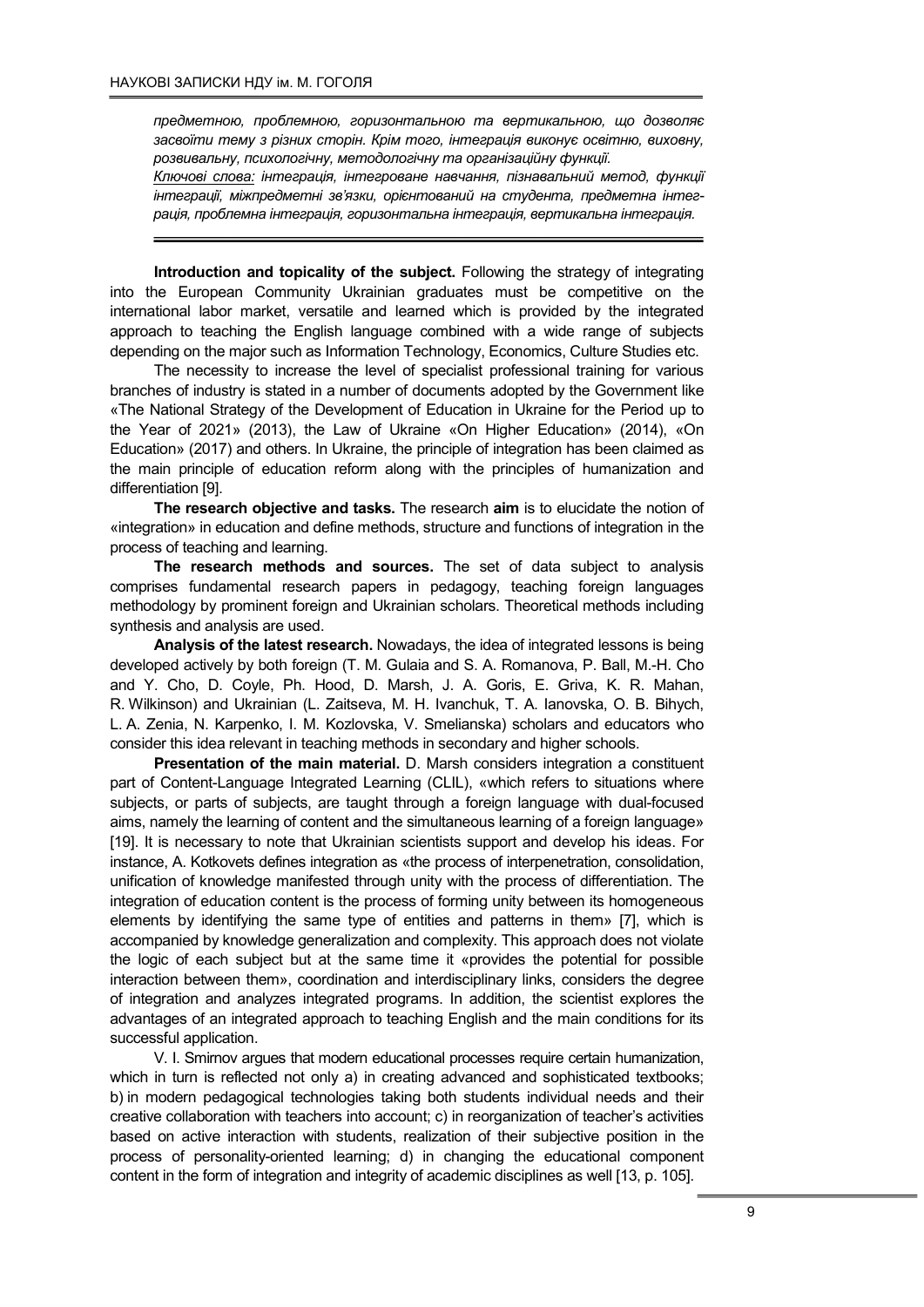A. L. Babenko systematizes, theoretically generalizes and clarifies the system of concepts and terms used in integrated education. The scientist does not only reveal different approaches to understanding the essence of «integration», but he also clarifies, expands and deepens the meaning of the concept of «integrated lesson» and determines their essential characteristics and differences from conventional classes [1].

The term «integration» is polysemantic. The Explanatory Dictionary of the Ukrainian Language defines integration as «combining something into a single whole» [25, p. 237]. The Large Explanatory Dictionary of Modern Ukrainian states that integration is unifying «any separate parts; combining and coordinating the actions of the whole system different parts; the process of organizing, coordinating and combining structures and functions in the whole organism» [21, p. 500]. The Pedagogical Dictionary edited by M. D. Yarmachenko interprets integration as «a concept that means both coherence of individual differentiated parts and functions of the system, the body as a whole, and the process leading to such a state» [23, p. 229].

The Sociological and Pedagogical Dictionary gives the following definition: «integration is a development process, which is associated with the integration of previously heterogeneous parts and elements, and in the course of integration processes in the already formed system, or in the new system, resulting from previously unrelated elements, increases volume and intensity of interrelations and interactions between elements, which can lead, in particular to new management levels» [24, p. 94]. The Short Terminology Dictionary on Pedagogy defines «integration» as «selection and integration of educational material on different subjects» [22, p. 26].

Since modern pedagogical science considers integration as one of the main didactic principles, which in general determines the organization of educational systems, the Short Terminology Dictionary on Pedagogy identifies different types of integration: thematic integration, when the selection and integration of material from different subjects aiming at comprehensive study of cross-cutting important topics, and full integration, when integrated courses based on the unification of knowledge from different subjects are carried out [22, p. 26].

A. L. Kotkovets interprets «integration of learning» as «the selection and integration of educational material from different subjects to learn cross-cutting important topics in a unified, systematic and multisided way, to create an integrated content of education that is the subjects that would be united knowledge from different fields in a single whole» [7]. Such approach allows students to acquire a certain amount of knowledge on several topics or even subjects within relatively short-term time.

Learning integration is the process and result of an inextricably linked whole in the process of learning a foreign language. The correct establishment of interdisciplinary ties and their skillful use are necessary to form the student's mind flexibility, to activate the learning process and make it practice-oriented. The integration of learning makes it possible to integrate all the knowledge and skills acquired in different classes into a single system, as well as to gain new knowledge in the course of these connections. An integrated approach allows you to teach in the real world of communicative functions within the speech act, indicating that language is necessary in everyday situations to express praise, apology, information, inquiries. Fragmentary knowledge does not contribute to comprehending native speakers.

L. Zaitseva highlights the problem of implementing an integrated approach in preschool education and characterizes the different types of integration, substantiating the principle of activity-mediated cognitive integrity. The scientist shares K. Yu. Kolesina, Yu. M. Kolyagin and A. V. Mironov's viewpoints that real integration is possible on condition that the concepts under consideration will be connected with the methods of cognition [3, p. 55]. According to L. Smirnova, principles specific to the use of an integrative method teaching English as a Foreign Language and English for Specific Purposes include: a) use of a foreign language for learning and communication equally; b) choice of subject depends on the language studied by future professionals; c) all types of skills use and development: reading, listening, writing, speaking [14, p. 492].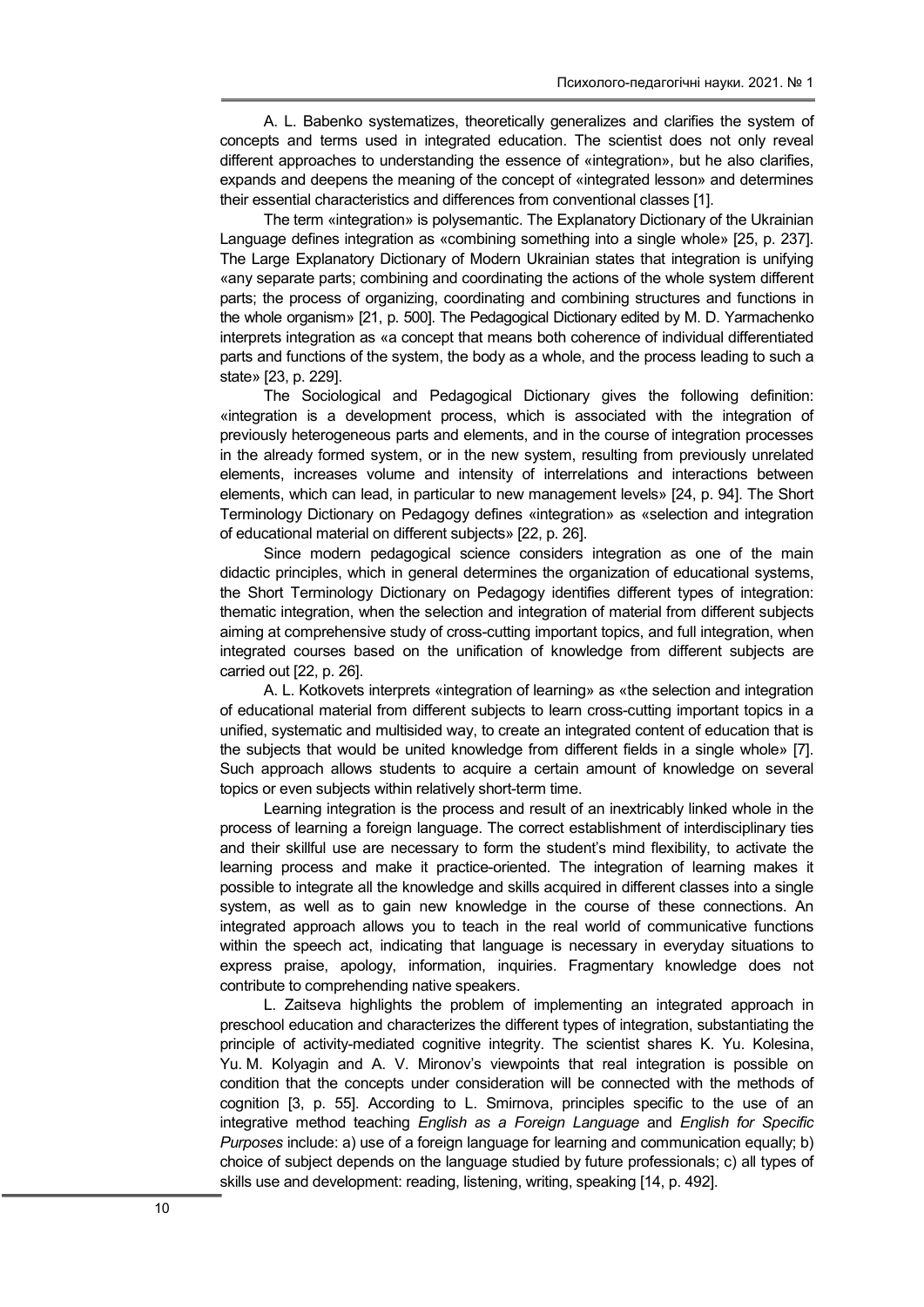The choice of integrated methods depends on the teaching purpose and its content. It should be kept in mind that teaching is student-centered, as the latter must master not only necessary knowledge, but also develop spiritually and physically, become a specialist, who will be able to both apply the acquired knowledge and analyze life and professional situations due to interdisciplinary knowledge obtained in the higher educational establishment. Integrated methods in higher education combine lectures, seminars and practical classes, round tables, laboratory classes, a wide range of industrial practice, both passive and active (depending on the university direction and professional orientation). Nowadays, when higher education is being reformed the latter is quite relevant, as university graduates know nothing about economic processes and do not always have the appropriate skills to use them in product manufacturing, so closer ties with business leaders and labor market specialists in Ukraine are taken into consideration.

A. M. Silveister believes that the didactic aspect of knowledge integration involves determining methods (a system of methodological and logical approaches to the formation of different types integrated objects preferably used), forms (registration means of the integrated knowledge results), tools (mechanisms for implementing integration into the educational process), ways (realization of specific content by specific methods) and means (a set of all methods, forms, tools, structuring educational material due to the teaching elements integrated transformation) [12, p. 172].

According to A. Khutorsky's classification, productive teaching methods fall into cognitive, knowing and creative [16], thanks to which it is possible to form integrative blocks of problem-based learning: integrative vision, heuristic research, development, forecasting and analysis.

In our opinion, E. O. Yamburg's adaptive school (E. O. Yamburg is a famous Russian educator) echoes A. Khutorsky's ideas. He singles out two educational philosophies: cognitive (it directs the teacher to subject programs, fixed results, subjected assessment, students' selection aimed at their further specialized training) and person-oriented [18]. In those institutions that adhere to the person-oriented education philosophy, students are closely monitored, their personal development is discussed, much attention is paid to their individual interests and needs. Adaptive school involves harmonization of two educational philosophies, two approaches. Its sound integration and mutual complement are critical instead of their mechanical combination [13, p. 577].

At the present stage of higher professional education development, which is improved through the integration of knowledge, interdisciplinary links are relevant. Integration is the process which results in creating a closely connected whole. In education, it can be carried out by merging subjects, summarizing the basics of science, the disclosure of complex educational topics and problems into a single synthesized course.

O. B. Tarnopolsky considers Content and Language Integrated Learning (CLIL) in teaching as a constituent part of special disciplines content in the concept of language learning and draws the following conclusions: a) CLIL is closely related to the content of professional disciplines; b) learning through the content of interdisciplinary subjects has significant advantages; c) it is advisable to master language and communication through major content [15, p. 25]. The researcher agrees with D. Coyle that CLIL «is any learning of a foreign language, when it is used as a means for teaching and learning by pupils / students of extracurricular content» [15, p. 24].

K. A. Nikolashina believes that the integration structure includes objects, the connection part (the objects name between which the connection is established); connection direction (direction line from one subject to another) [11]. In our opinion, the structure of integration resonates with M. H. Ivanchuk's theory, who distinguishes the following degrees of integration: subject (integrators are complex research objects or complex problems), problem (integrators are general research methods), horizontal (in Natural Sciences) and vertical (among groups of sciences) [4, p. 53–55].

Ye. K. Medvedok also speaks about the levels of didactic integration, emphasizing a) interdisciplinary integration in the educational process due to «the interdisciplinary links»; b) synthesis of interconnected sciences grounded on the basic one, in which each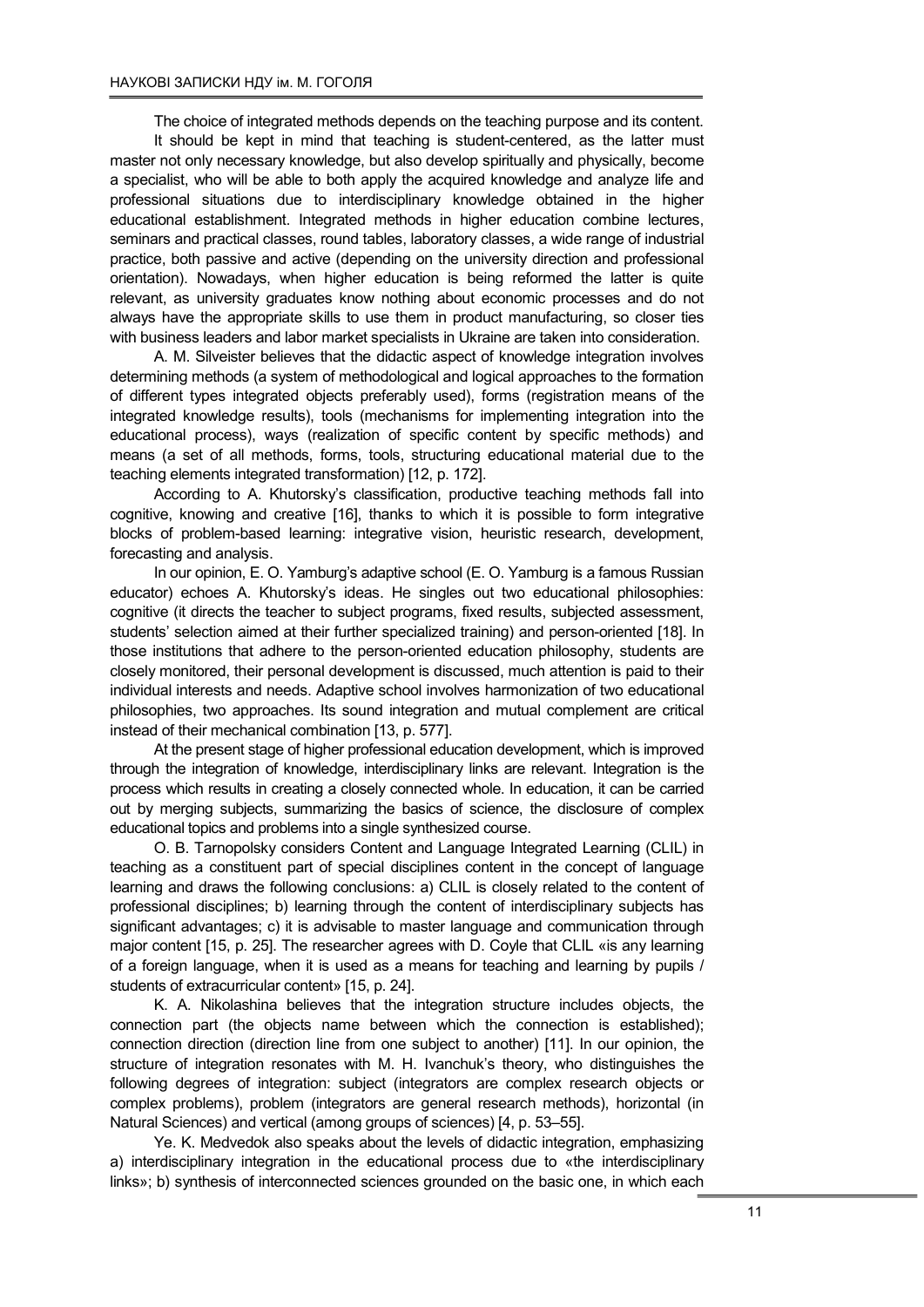science has its own scientific status; c) the level of appropriateness, which ends with the development of a new discipline and has an integrated nature and its own subject of study [8, p. 172].

L. A. Sazhko, analyzing foreign language teaching, believes that the process of mastering a foreign language is integrated in its essence, and integration is manifested at several levels: the goal setting level, the content definition level, the level of learning process organization, the level of learning tools usage, the level of modern learning technologies application [11].

Ye. H. Boyko in her article «Integrated Approach to Learning in the Educational Process»analyzes the stages of implementation of learning content interdisciplinary integration and increase of its effectiveness after using integration methods of teaching content [2, p. 92–97]. The author believes that integrated courses, integrated textbooks, integrated tasks and integrated classes influence young learners' teaching greatly [2, p. 94]. The scientist identifies the stages of interdisciplinary integration of learning content from simple to complex ones, emphasizing the vertical and horizontal interdisciplinary links. According to Ye. H. Boyko, a horizontal interdisciplinary connection occurs when integrated subjects are studied in time (during a week or a month). In addition, the scientist shares О. Rafalska's viewpoint [20], believing that the vertical link is present if the integrated subjects are studied during one lesson, one day [2, p. 95].

Thus, all researchers agree that integration of learning should be carried out from simple to complex, distinguishing between horizontal and vertical levels of interdisciplinary links.

Since integration is a constituent part of the educational and training process, it performs the following educational functions: educational, upbringing, developmental, psychological, methodological, organizational. Moreover, integration can have different forms: subject-image, cognitive, ideological, activity, conceptual [17, p. 50].

According to A. M. Silveister, the integration of subject knowledge related to Natural Sciences, performs the following functions in teaching Physics:

– methodological (students' viewpoints and modern ideas about nature value are formed);

– educational (student's knowledge system, depth, awareness and flexibility are formed);

– developing (the integrated approach to the students' development of systematic and creative thinking, the formation of their cognitive activity and independence are relevant);

– upbringing (the integrated approach to students' upbringing and education, based on various subjects);

– organizational (improving the educational material content, teaching methods and forms);

– psychological (it provides an increase in theoretical generalization, creates an appropriate basis for knowledge perception, associative systems and images are created rapidly) [12, p. 175].

However, in our opinion, the above-mentioned functions can take place in the process of knowledge integration from any subjects.

Conclusions and research perspectives. Thus, after analyzing material and viewpoints on integration in education, its methods, structure and functions, we can draw the conclusion that integrated approach to teaching English as a Foreign Language and English for Specific Purposes is very crucial and perspective, especially combined with the methodology of scaffolding where teacher's help is gradually decreasing disappearing completely. Moreover, scaffolding can be employed to teach various aspects and skills of English: speaking, listening, reading and writing. Such skills are necessary for developing, mastering and analyzing literary and scientific text content, general and academic writing when teacher's help can be hardly overestimated due to scaffolding allowing students to become more and more independent and confident in their skills, abilities and knowledge, do their best and get the highest grades and results.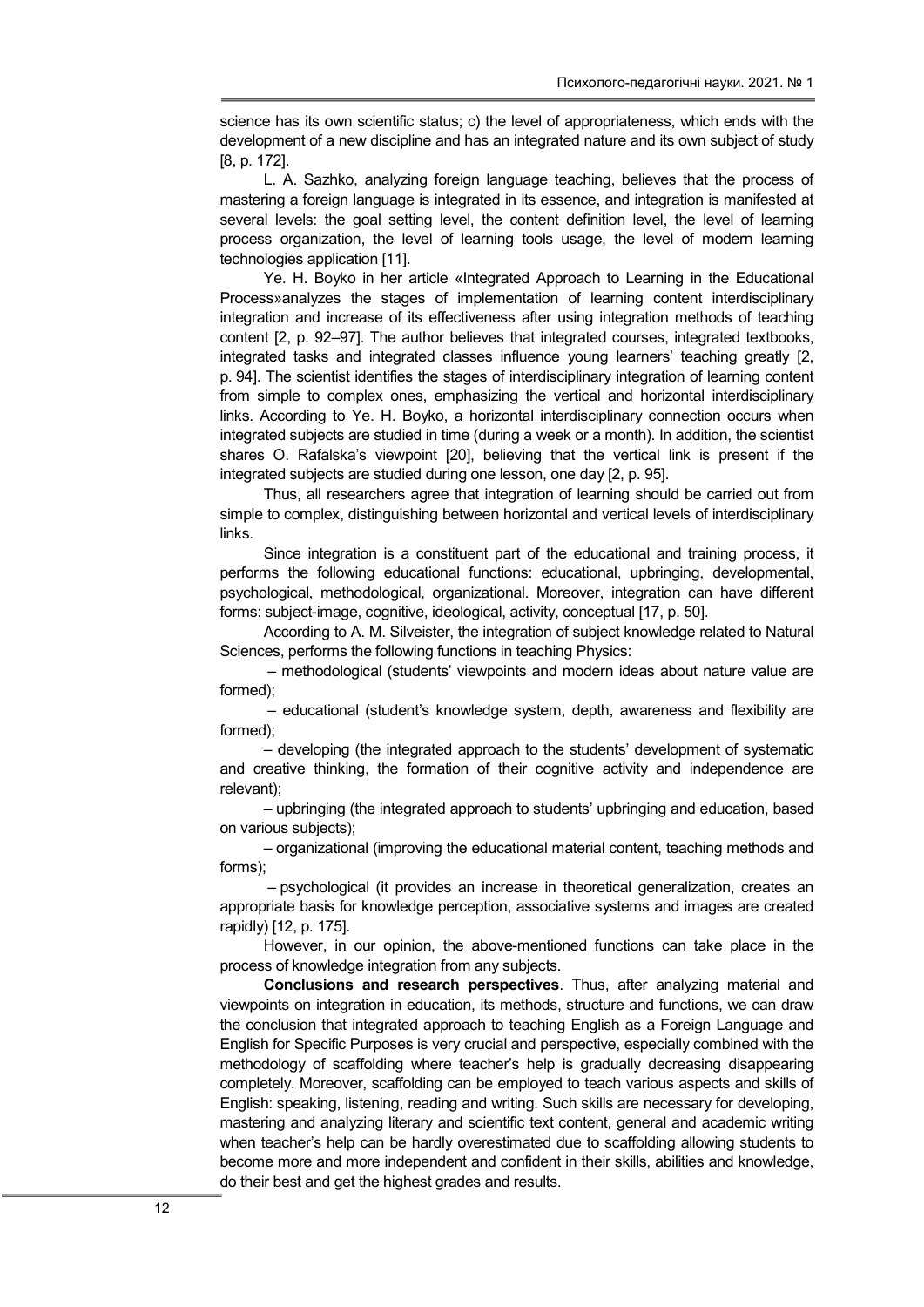#### Література

1. Бабенко А. Л. Сутність і зміст понять «інтеграція» та «інтеграційне заняття» Науковий вісник Ужгородського національного університету. Серія «Педагогіка, соціальна робота». 2015. Вип. 37. С. 9–12.

2. Бойко Є. Г., Рафальська О. О., Юхимович Г. П. Інтегрований підхід до навчання в освітньому процесі. Управління розвитком складних систем. 2019. C. 92–97. URL: http://repositary.knuba.edu.ua/bitstream/handle/987654321/2406/16\_0.pdf?sequence =1&isAllowed=y (дата звернення: 05.12.2020).

3. Зайцева Л. Інтегрований підхід: сутність та можливість впровадження в дошкільній освіті. Молодь і ринок. 2011. № 12 (83). С. 55-58. URL:http://irbisnbuv.gov.ua/cgibin/opac/search.exe?I21DBN=LINK&P21DBN=UJRN&Z21ID=& S21REF=10&S21CNR=20&S21STN=1&S21FMT=ASP\_meta&C21COM=S&2\_S21P03=FILA =&2\_S21STR=Mir%5F2011%5F12%5F16 (дата звернення: 20.12.2020).

4. Іванчук М. Г. Основи технології інтегрованого навчання в початковій школі. Чернівці, 2000. С. 36–63.

5. Інтеграція методів навчання іноземних мов у вищих навчальних закладах. URL: http://krok.miok.lviv.ua/uk/teachers-manuals/інтеграція-методів-навчання-іноземн (дата звернення: 28.12.2019).

6. Карпенко Н. М., Смелянська В. В. Інтегрований підхід д формування компетентності в іншомовному академічному письмі студентів 1-го курсу мовних факультетів. Journal «ScienceRise: Pedagogical Education». 2019. № 3 (30). С. 18–22. URL: http: //journals.uran.ua/sr\_edu/article/view/166289/171421 (дата звернення: 20.10.2020).

7. Котковець А. Л. Інтегрований підхід до навчання англійської мови курсантів військових вузів. URL: http://confesp.fl.kpi.ua/ru/node/1159 (дата звернення: 05.11.2020).

8. Медведок Є. К. Реалізація міжпредметних зв'язків як умова інтеграції змісту освіти. Біологія. 2004. № 9 (березень). С. 2–5.

9. Національна доктрина розвитку освіти України в ХХІ ст. Освіта України. 2002. № 33. С. 4. URL: repository.ldufk.edu.ua›bitstream (дата звернення: 29.12.2020).

10. Николашина Е. А. Интегрированный подход в обучении иностранному языку. Научно-методический электронный журнал «Концепт». 2017. № 516. URL: http://ekoncept.ru/2017/470197.htm (Дата обращения: 12.12.20).

11. Сажко Л. А. Інтегративна основа навчання іноземних мов. URL: www.irbisnbuv.gov.ua›cgi-bin › cgiirbis\_64 (дата звернення: 11.11.2020).

12. Сільвейстр А. М., Моклюк М. О., Моклюк О. О. Інтеграція знань як психологопедагогічна проблема. Науковий часопис Національного педагогічного університету імені М. П. Драгоманова. Серія 5 «Педагогічні науки: реалії та перспективи»: зб. наук. праць. Київ: Вид-во НПУ імені М. П. Драгоманова, 2017. Вип. 57. С. 171–178.

13. Смирнов В. И. Дидактика. Часть I. Общетеоретические основы: учебное пособие. Нижний Тагил: Нижнетагильская государственная социально-педагогическая академия, 2012. 306 с.

14. Смірнова Л. Інтегрований підхід як необхідна складова організації процесу іншомовної освіти на немовних факультетах. Наукові записки. Серія «Філологічні науки». 2014. Вип. 128. С. 490–493.

15. Тарнопольський О. Б. Навчання через зміст, змістовно-мовна інтеграція та іншомовне занурення у викладанні іноземних мов для професійних цілей у немовних вишах. Іноземні мови. 2011. № 3 (67). С. 23–27.

16. Хуторской А. В. Современная дидактика: учебник для вузов. Санкт-Петербург: Питер, 2001. 544 с.

17. Шевчук К. Інтегрований підхід до навчання: ретроспективний аналіз. Наукові записки Вінницького державного педагогічного університету імені Михайла Коцюбинського. Серія «Педагогіка і психологія». 2007. № 20. С. 50–55.

18. Ямбург Е. А. Школа для всех: Адаптивная модель. Москва: Новая школа, 1997. 352 с.

19. Marsh D., Mehisto P., Wolff D., Jesús M., Frigols M. European Framework for CLIL Teacher Education. URL: http://encuentrojournal.org/textos/9.%20CLILFramework.pdf (last accessed: 20.12.2020).

20. Rafalskaya, O. O. Algorithms for the formation of the basic taxonomy of disciplines. Management of development of complex systems. 2015. № 24. Р. 137–141.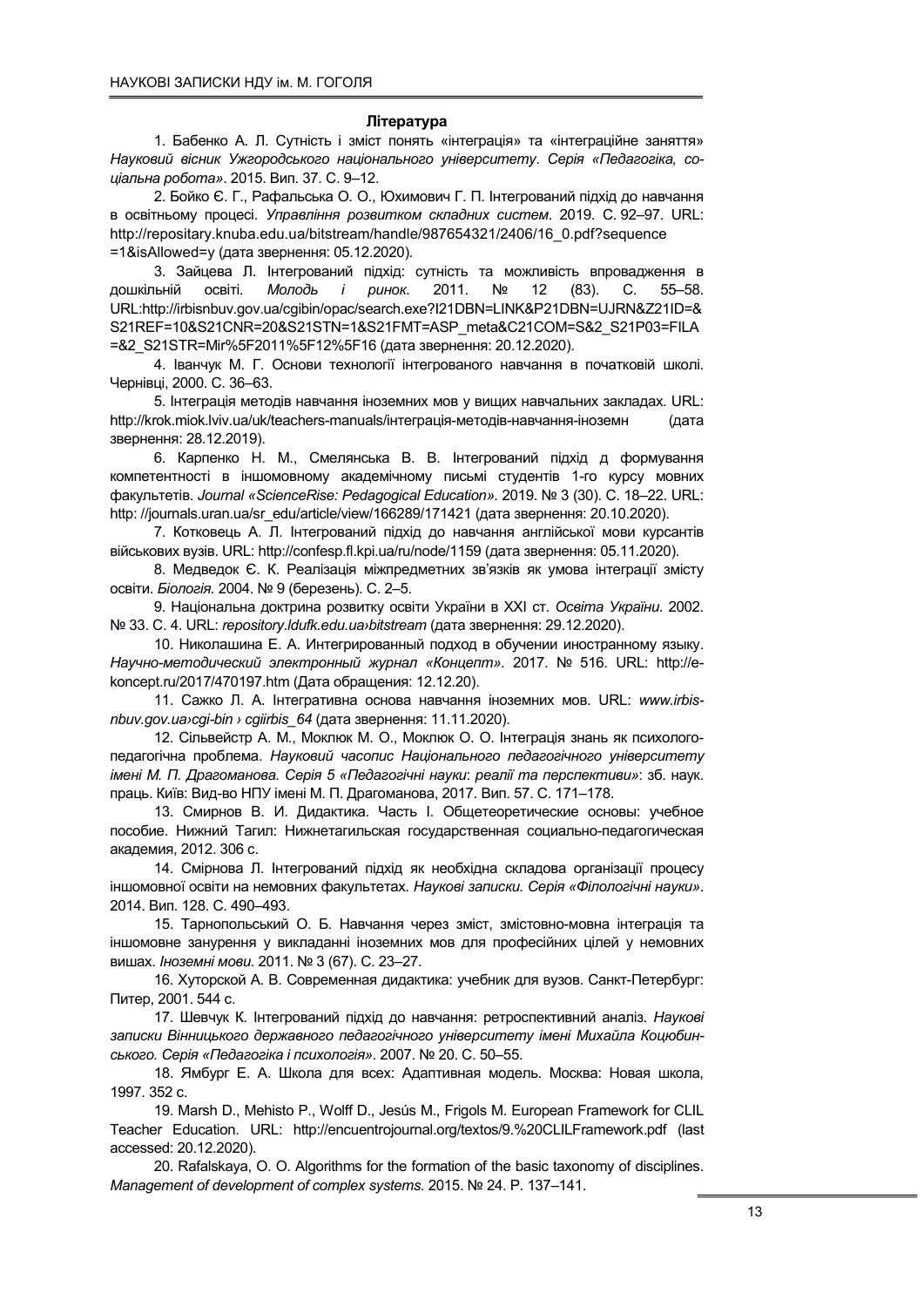21. Великий тлумачний словник сучасної української мови / уклад. і голов. ред. В. Т. Бусел. Київ: Ірпінь: ВТФ «Перун», 2005. 1728 с.

22. Короткий термінологічний словник з педагогіки / уклад.: С. Г. Мельничук, О. С. Радул, Т. Я. Довга, С. В. Омельяненко. Кіровоград, 2004. 36 с.

23. Педагогічний словник / за ред. дійсного члена АПН України М. Д. Ярмаченка. Київ: Педагогічна думка, 2001. 516 с.

24. Соціолого-педагогічний словник / уклад. С. У. Гончаренко, В. В. Радул, М. М. Дубінка та ін; за ред. В. В. Радула. Київ: ЕксОб, 2004. 304 с.

25. Тлумачний словник української мови / ред.: Т. В. Ковальова, Л. П. Коврига. Харків: Синтекс, 2002. 672 с.

#### **References**

1. Babenko, A. L. (2015). Sutnist i zmist poniat «intehratsiia» ta «intehratsiine zaniattia» [The essence and content of the notions «integration» and «integrated lesson»]. Naukovyi visnyk Uzhhorodskoho natsionalnoho universytetu – Scientific bulletin of Uzhhorod National University. 37. 9–12 [in Ukrainian].

2. Boiko, Ye.H., Rafalska, O.O. & Yukhymovych, H.P. (2019). Intehrovanyi pidkhid do navchannia v osvitnomu protsesi [An integrated approach to learning in education process] Upravlinnia rozvytkom skladnykh system – Management of complex systems development. URL: http://repositary.knuba.edu.ua/bitstream/handle/987654321/2406/16\_0.pdf? sequence =1&isAllowed=y (Last accessed: 05.12.2020) [in Ukrainian].

3. Zaitseva, L. (2011). Intehrovanyi pidkhid: sutnist ta mozhlyvist vprovadzhennia v doshkilnii osviti [An integrated approach: the essence and possibility of introducing into preschool education]. Molod i rynok – The youth and market. 12 (83). 55—58. URL:http://irbisnbuv.gov.ua/cgibin/opac/search.exe?I21DBN=LINK&P21DBN=UJRN&Z21ID=& S21REF=10&S21CNR=20&S21STN=1&S21FMT=ASP\_meta&C21COM=S&2\_S21P03=FILA =&2\_S21STR=Mir%5F2011%5F12%5F16 (Last accessed: 20.12.2020) [in Ukrainian].

4. Ivanchuk, M. H. (2000). Osnovy tekhnolohii intehrovanoho navchannia v pochatkovii shkoli [Basics of integrated learning technology in primary school]. Chernivtsi [in Ukrainian].

5. Intehratsiia metodiv navchannia inozemnykh mov u vyshchykh navchalnykh zakladakh [Integration of foreign language teaching methods in higher educational establishments]. URL: http://krok.miok.lviv.ua/uk/teachers-manuals/інтеграція-методівнавчання-іноземн/ (Last accessed: 28.12.2020) [in Ukrainian].

6. Karpenko, N.M. & Smelianska, V.V. (2019). Intehrovanyi pidkhid do formuvannia kompetentnosti v inshomovnomu akademichnomu pysmi studentiv 1-ho kursu movnykh fakultetiv [An integrated approach to the competence formation in foreign language academic writing of language faculties first-year students]. Journal «Science Rise: Pedagogical Education». 3 (30). 18–22. URL: http: //journals.uran.ua/sr\_edu/article/view/166289/171421 (Last accessed: 20.10.2020) [in Ukrainian].

7. Kotkovets A. L. Intehrovanyi pidkhid do navchannia anhliiskoi movy kursantiv viiskovykh vuziv [An integrated approach to teaching cadets of military universities English] URL: http://confesp.fl.kpi.ua/ru/node/1159 (Last accessed: 05.11.2020) [in Ukrainian].

8. Medvedok, Ye. K. (2004). Realizatsiia mizhpredmetnykh zviazkiv yak umova intehratsii zmistu osvity. [Implementation of interdisciplinary links as a condition for educational content integration] Biolohiia – Biology. 9 (Berezen – March). 2–5 [in Ukrainian].

9. Natsionalna doktryna rozvytku osvity Ukrainy v XXI st (2002). Osvita Ukrainy IThe National doctrine of Ukraine education development in the XXI century] Education of Ukraine. Nº33. S.4. URL: repository.ldufk.edu.ua > bitstream (Last accessed: 29.12.2020) [in Ukrainian].

10. Nikolashina, Ye. A. (2017). Integrirovannyy podkhod v obuchenii inostrannomu yazyku [An integrated approach to foreign language teaching] Retrieved from Nauchnometodicheskiy elektronnyy zhurnal «Kontsept» – Scientific and methodical electronic journal «Concept». URL: http://e-koncept.ru/2017/470197.htm (Last accessed: 12.12.2020) [in Russian].

11. Sazhko, L. A. Intehratyvna osnova navchannia inozemnykh mov [Integrative basis of foreign language teaching]. URL: www.irbis-nbuv.gov.ua›cgi-bin›cgiirbis\_64 (Last accessed: 11.11.20) [in Ukrainian].

12. Silveistr, A.M., Mokliuk, M.O. & Mokliuk, O.O. (2017). Intehratsiia znan yak psykholoho-pedahohichna problema [Knowledge integration as a psychological and pedagogical problem]. Naukovyi chasopys Natsionalnoho pedahohichnoho universytetu imeni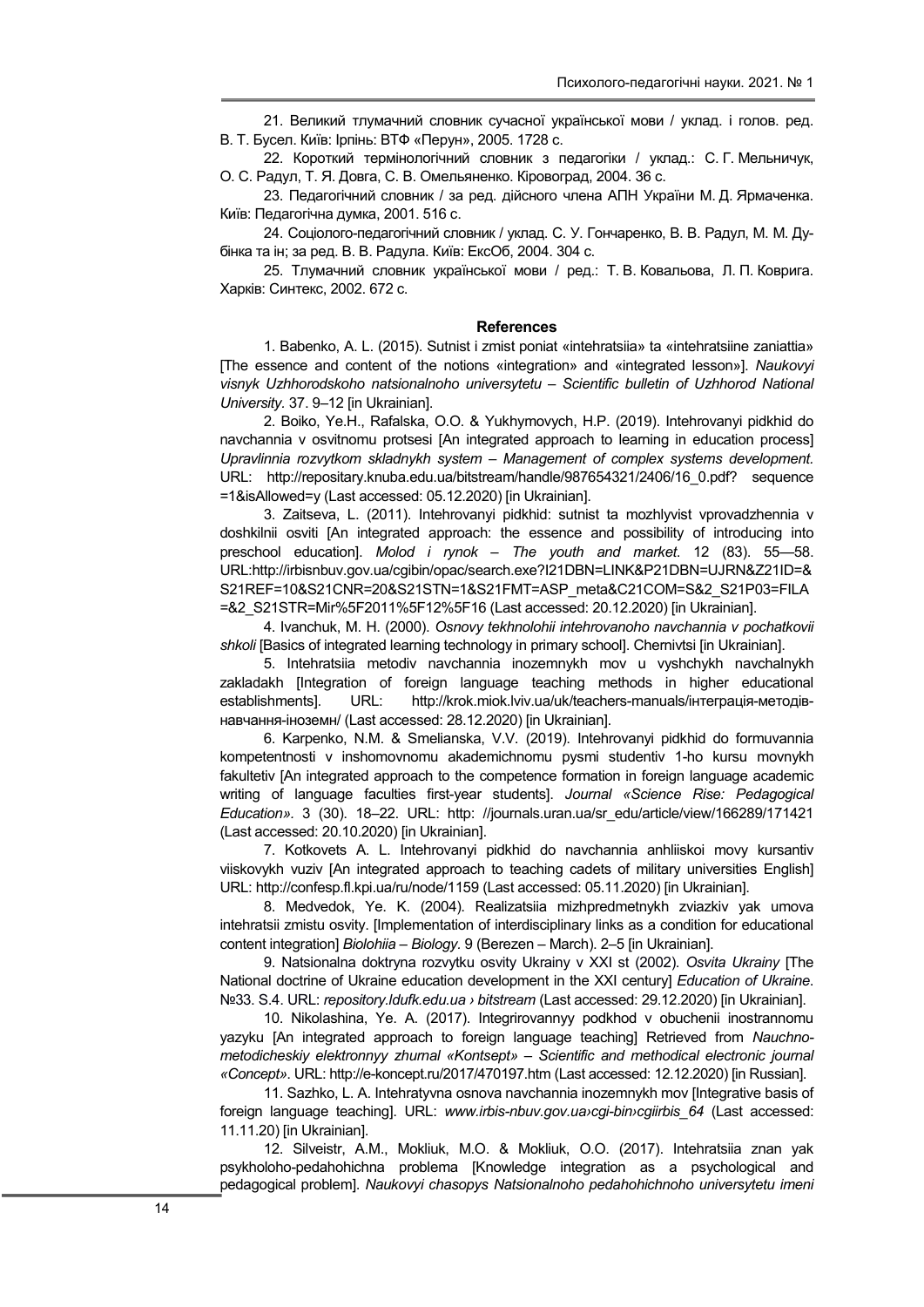M. P. Drahomanova – M. P. Drahomanov National Pedagogical University Scientific Journal. Kyiv: Vyd-vo NPU imeni M. P. Drahomanova. 57. 171–178 [in Ukrainian].

13. Smirnov, V. I. (2012). Didaktika [Didactics]. Nizhniy Tagil: Nizhnetagilskaya gosudarstvennaya sotsialno-pedagogicheskaya akademiya. Vol. 1 [in Russian].

14. Smirnova, L. (2014). Intehrovanyi pidkhid yak neobkhidna skladova orhanizatsii protsesu inshomovnoi osvity na nemovnykh fakultetakh [An integrated approach as a necessary constituent part of organization of foreign language education process at nonlanguage faculties]. Naukovi zapysky – Proceedings. 128. 490–493 [in Ukrainian].

15. Tarnopolskyi, O. B. (2011). Navchannia cherez zmist, zmistovno-movna intehratsiia ta inshomovne zanurennia u vykladanni inozemnykh mov dlia profesiinykh tsilei u nemovnykh vyshakh [Learning through content, content-language integration and diving in foreign language environment in teaching foreign languages for specific purposes in non-language higher educational establishments]. Inozemni movy – Foreign languages. 3 (67). 23–27 [in Ukrainian].

16. Khutorskoy, A. V. (2001). Sovremennaya didaktika [Modern didactics]. Sankt-Peterburg: Piter [in Russian].

17. Shevchuk, K. (2007). Intehrovanyi pidkhid do navchannia: retrospektyvnyi analiz [An integrated approach to teaching: retrospective analysis]. Naukovi zapysky Vinnytskoho derzhavnoho pedahohichnoho universytetu imeni Mykhaila Kotsiubynskoho – Mykhailo Kotsiubynskyi State Pedagogical University Proceedings. 20. 50–55 [in Ukrainian].

18. Yamburg, Ye. A. (1997). Shkola dlya vsekh: Adaptivnaya model [School for everyone: an adaptive model]. Mosckov: Novaya shkola [in Russian].

19. Marsh, D. European Framework for CLIL Teacher Education / David Marsh, Peeter Mehisto, Dieter Wolff, María Jesús Frigols Martín. – URL: http://encuentrojournal.org/textos/9.%20CLILFramework.pdf (Last accessed: 20.12.2020).

20. Rafalskaya, O. O. (2015). Algorithms for the formation of the basic taxonomy of disciplines. Management of development of complex systems. 24. 137–141 [in English].

21. Busel V. T. (Eds). (2005). Velykyi tlumachnyi slovnyk suchasnoi ukrainskoi movy [The large explanatory dictionary of Modern Ukrainian] / [uklad. i holov. red. – compiled and edited by]. Kyiv; Irpin: VTF «Perun» [in Ukrainian].

22. Melnychuk, S.H., Radul, O.S., Dovha, T. Ya. & Omelianenko, S.V. (2004). Korotkyi terminolohichnyi slovnyk z pedahohiky [The short terminology dictionary on pedagogy] / [ukladachi – compilers]. Kirovohrad [in Ukrainian].

23. Yarmachenka, M. D. (Eds.). (2001). Pedahohichnyi slovnyk [The pedagogical dictionary]. Kyiv: Pedahohichna dumka [in Ukrainian].

24. Sotsioloho-pedahohichnyi slovnyk (2004). [The sociological and pedagogical dictionary]. Honcharenko, S.U., Radul, V.V., Dubinka, M.M. (Ed.). Radula V. V. (Eds.). Kyiv: EksOb [in Ukrainian].

25. Tlumachnyi slovnyk ukrainskoi movy (2002). [The explanatory dictionary of the Ukrainian language]. Kovalova T. V., Kovryha L. P (Ed.). Kharkiv: Synteks [in Ukrainian].

### Melnyk S.

Senior Lecturer, Foreign Languages Department Kharkiv National University of Radio Electronics svitlana.melnyk@nure.ua orcid.org/0000-0002-7565-3095

#### Sasnyk S.

Senior Lecturer, Foreign Languages Department Kharkiv National University of Radio Electronics svitlana.sasnyk@nure.ua orcid.org/0000-0001-9937-2813

#### Novikov O.

Senior Lecturer, Foreign Languages Department Kharkiv National University of Radio Electronics oleksii.novikov.@nure.ua orcid.org/0000-0003-2774-8476